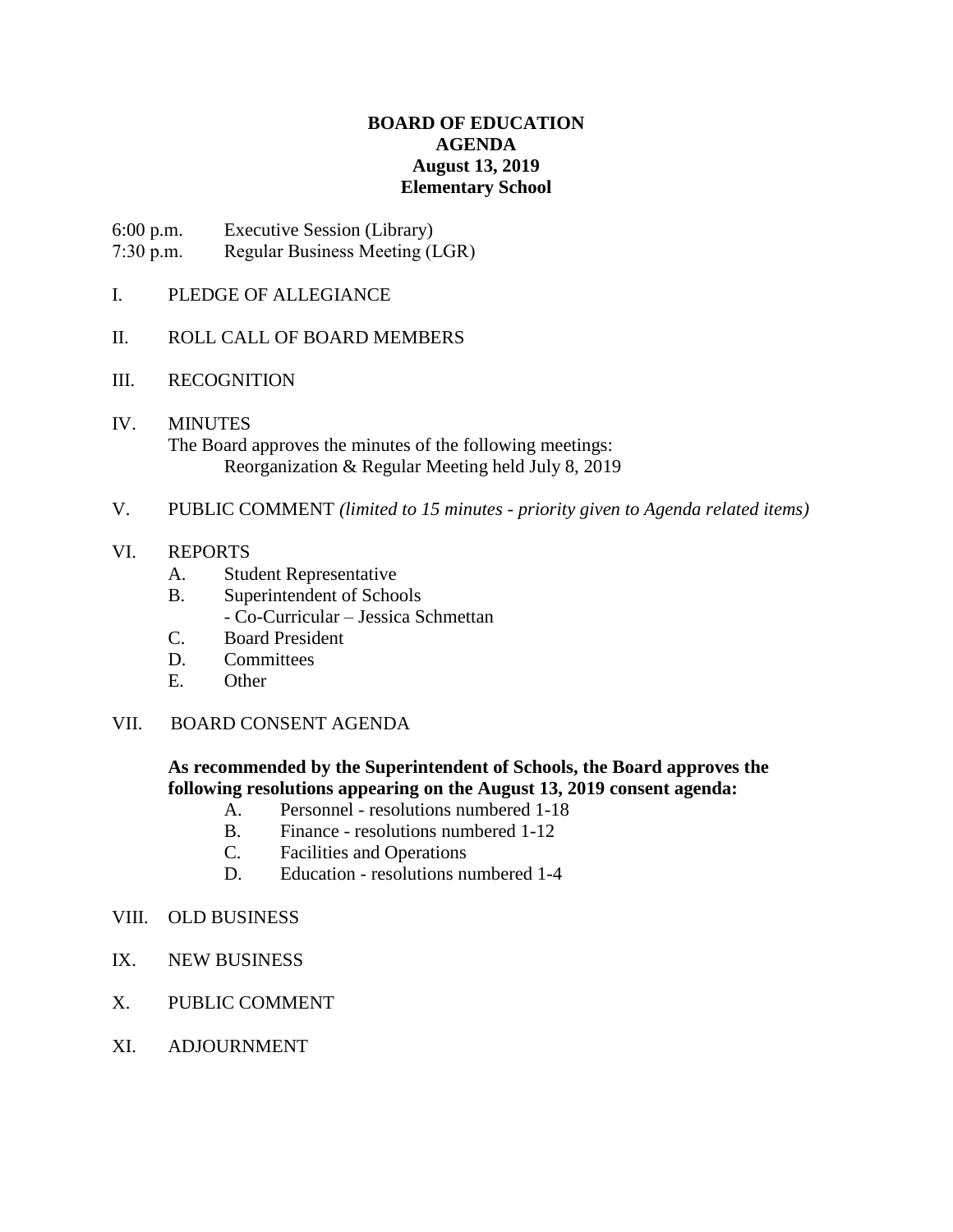# **CONSENT AGENDA**

#### **A. Personnel**

1. Co-curricular Appointments – Middle School

The Board approves the following co-curricular appointments for the 2019-2020 school year, pending minimum enrollment requirements in accordance with the negotiated agreement with the Port Jefferson Teachers' Association:

Art Club – Stacey Schuman Band Concert Grades Six, Seven/Eight – Edward Pisano Chorus Concert Grades Six, Seven/Eight – Jeffrey Trelewicz Strings Concert Grade Six – Vanessa Salzman, Ed,D. Strings Concert Grades Seven/Eight – Christian Neubert Chess Club – Philip Giannusa Drama Club – Mary LaSita Detention – Robert Farenga Frost Valley Trip Coordinator – Christina Carlson & Jeanette Garofola Grade Six Intramurals – Robert Farenga/Jeanette Garofola; Substitute: Megan Ryan Mathletes – Matthew Garofola National Junior Honor Society – Michelle Landetta/Christina Marino Newspaper – Allison Giannusa Science Olympiad – Adam Bouchard STEM Club (Lego League) – Robert Dunlop Student Council – Allison Giannusa Yearbook – Allison Giannusa

2. Leave of Absence – Teacher of Elementary Education

The Board approves the request of Gina Santini, teacher of Elementary Education, for a leave of absence from on or about August 28, 2019 until on or about October 7, 2019, in accordance with Article IX.F.5 of the negotiated agreement with the Port Jefferson Teachers' Association.

3. Curriculum Project

The Board approves the following teachers for Curriculum Projects for 2019-2020 in accordance with the negotiated agreement with the Port Jefferson Teachers' Association:

HS Math Pre-Calculus Revisions: Dennis Christofor & Kristine Vaccaro (20 hours shared) Science Grade 2 Revisions - Carleen Parmegiani and Darlene Wells (30 hours shared)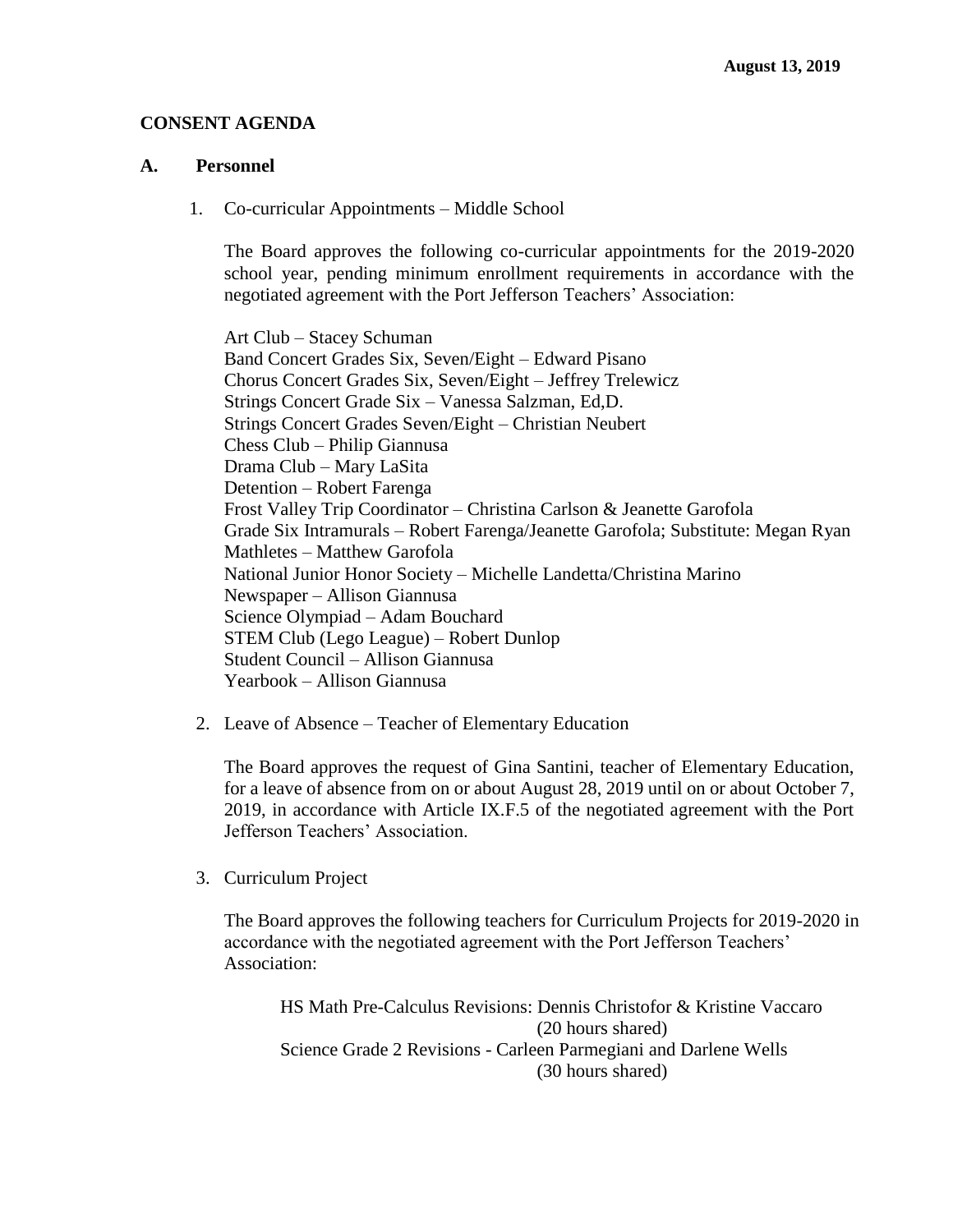4. Appointment – Summer Sports Teaching Assistant

The Board approves the appointment of the following teaching assistants for sports practice and supervision during games/scrimmages for a specified special education student during the summer 2019, at the negotiated hourly rate of pay:

Teaching Assistant Bonnie Kelsh

Substitute Teaching Assistant Sheila Albinson

5. Additional Class Assignment

The Board approves the following extra class assignment for the first semester of the 2019-2020 school year, in accordance with the negotiated agreement with the Port Jefferson Teachers' Association:

Gregory Gorniok – Science (Zoology) daily effective September 3, 2019 - January 17, 2020

6. Amended Appointment – Teacher of Art

The Board approves the appointment of Meghan McCarthy as a teacher of Art, on a probationary basis effective August 28, 2019 until on or about August 27, 2023, at Level MA Step 3**,** in accordance with the negotiated agreement with the Port Jefferson Teachers' Association; and in accordance with the Education Transformation Act Amended Section 3012 of the Education Law, tenure will be granted and considered upon three (3) annual APPR composite ratings of Effective or Highly Effective, in at least three (3) of the preceding four (4) years and cannot have an APPR composite rating of Ineffective in the last year of the probationary appointment.

7. Amended Appointment - Part Time Teacher of Art

The Board amends the appointment of Christina Ceccarelli as a teacher of Art, on a part-time (.25 FTE) basis effective August 28, 2019 at Level MA Step 3, in accordance with the negotiated agreement with the Port Jefferson Teachers' Association.

8. Appointment – Head Lifeguard

The Board approves Caitlin Dennehy as Head Lifeguard for the after school and community swim at the rate of \$21.00 per hour.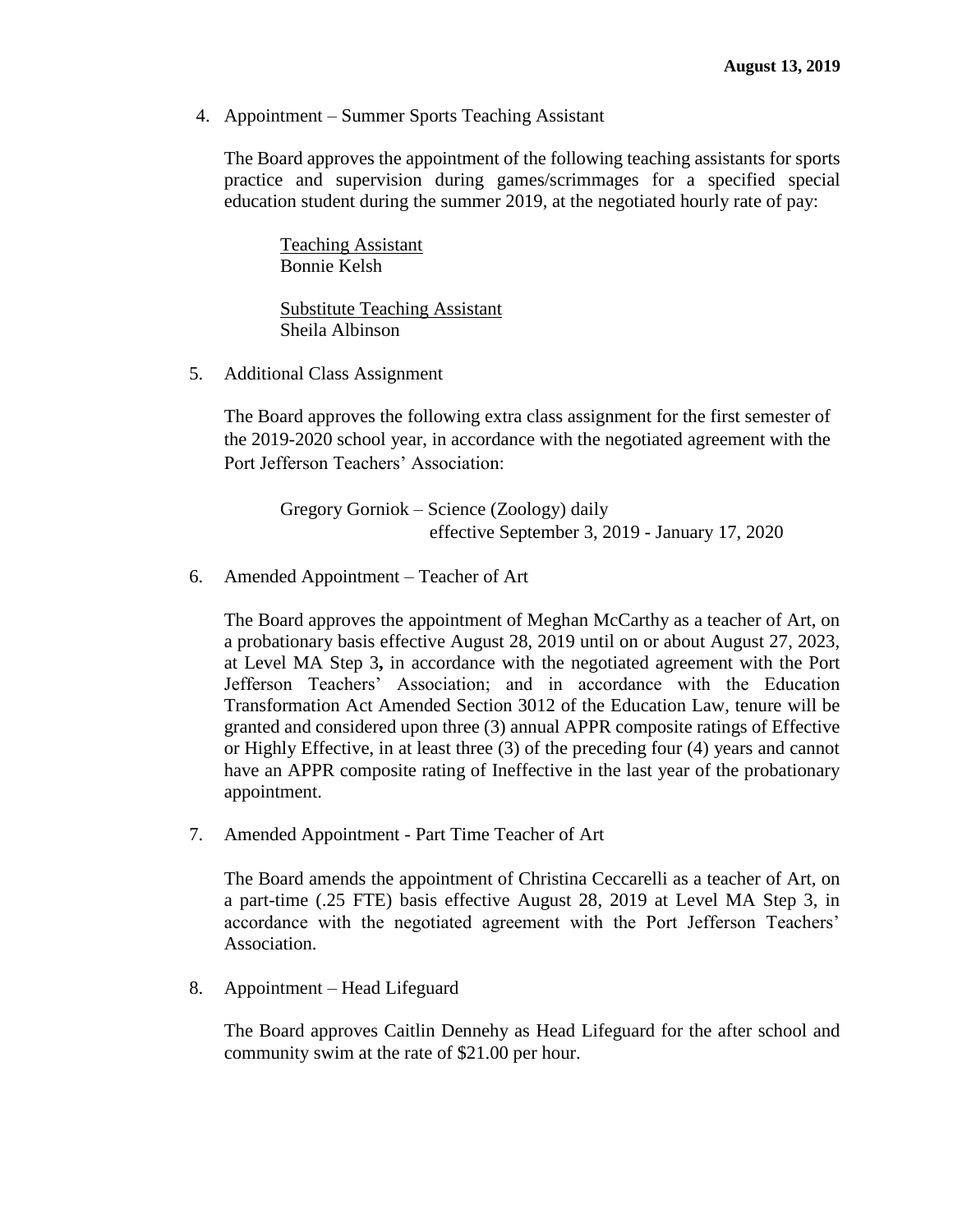9. Resignation – Teaching Assistant

The Board accepts the resignation of Ryan McCormick, as a Teaching Assistant/ Lifeguard, effective June 30, 2019.

10. Resignation – Guard

The Board accepts the resignation of Patrick McCormick, as a Guard, effective July 22, 2019.

11. Appointment – Coaches

The Board approves the appointment of the following coaches for the 2019-2020 school year, in accordance with the negotiated agreement with the Port Jefferson Teachers' Association, contingent upon possession of Temporary Coaching License, First Aid, and CPR certifications:

| Omar Karasu            | Volunteer Varsity, JV and MS Wrestling Coach         |
|------------------------|------------------------------------------------------|
| Nicholas Miceli        | <b>JV Wrestling Coach</b>                            |
| <b>Jesse Rosen</b>     | Girls Varsity (Co-Coach with Keith Buehler)          |
| <b>Jesse Rosen</b>     | JV Basketball (Co-Coach with Keith Buehler)          |
| Keith Buehler          | Girls Varsity Basketball (Co-Coach with Jesse Rosen) |
| Keith Buehler          | JV Basketball (Co-Coach with Jesse Rosen)            |
| <b>Taylor Forstell</b> | <b>Varsity Boys Lacrosse</b>                         |
| Jonathan Maletta       | JV Boys Lacrosse Head Coach/Varsity Asst. Coach      |
| Graceann Fallon        | Middle School Girls Lacrosse                         |
| <b>Roderick Cawley</b> | <b>Varsity Boys Track</b>                            |
| Andrew Cosci           | Varsity Boys Track Assistant Coach                   |
| <b>Brian Snow</b>      | <b>Varsity Girls Track Coach</b>                     |
| Michael Augello        | Varsity Girls Assistant Track Coach                  |
| Dennis Christofor      | <b>Varsity Boys Tennis Coach</b>                     |
| Dannie Holland, Jr.    | Middle School Boys Track                             |
| Joseph Dessi           | Middle School Girls Track                            |
| Deborah Edgar-Brown    | <b>Varsity Softball</b>                              |
| <b>Jesse Rosen</b>     | <b>Varsity Baseball Head Coach</b>                   |
| <b>Jesse Rosen</b>     | Grades 7/8 Athletic Intramural (Co-Advisor)          |
| <b>Taylor Forstell</b> | Grades 7/8 Athletic Intramural (Co-Advisor)          |
|                        |                                                      |

#### 12. Leave of Absence – Teacher of Elementary Education

The Board approves the request of Allison Giannusa, teacher of Elementary Education, for a leave of absence from on or about August 28, 2019 until on or about December 16, 2019, in accordance with Article IX.F.5 of the negotiated agreement with the Port Jefferson Teachers' Association.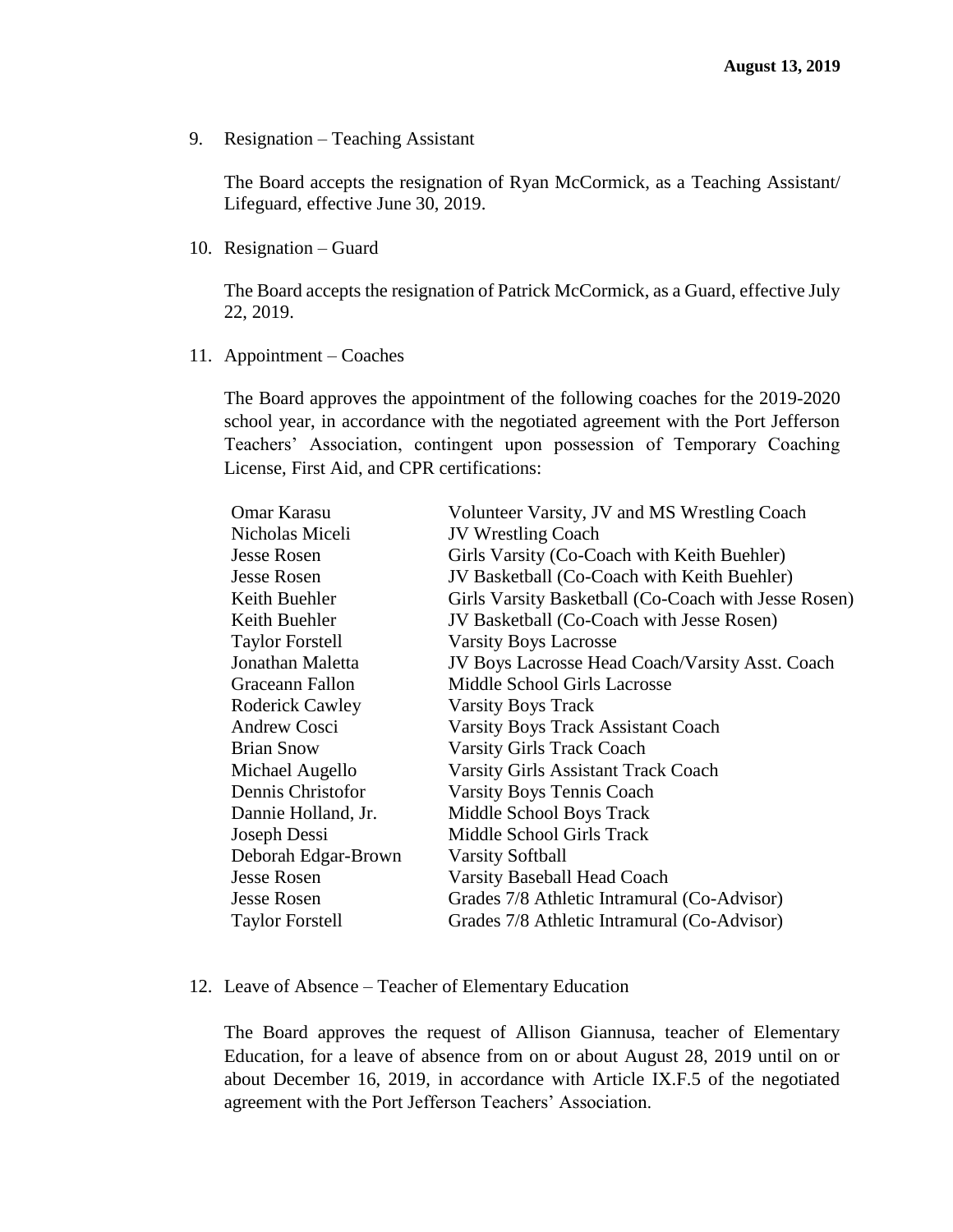13. Appointment – Substitutes

The Board approves the following substitute appointments for the 2019-2020 school year:

#### **Teacher**

Matthew Andrew Barbara Cawley Mary Connell Caitlin Dennehy Graceann Fallon Donna Higgins Krista-Lea Kaidash Serkan Karasu Aroona Khan Michel Krivosta Gina Mecca Joyce Orrigo Jocelyn Toner Susan Whitman Irma Wolber

#### **Teaching Assistant**

Nayara DeMarco Serkan Karasu Andrea Maldari

### **Nurse**

Clare Behrens Kaitlyn Hussey Queena Kang Dominika Leon Linda Love Maureen Scarnati

# **Guard**

Patrick McCormick

14. Resignation – Teaching Assistant

The Board accepts the resignation of April St. John, as a Teaching Assistant, effective July 19, 2019.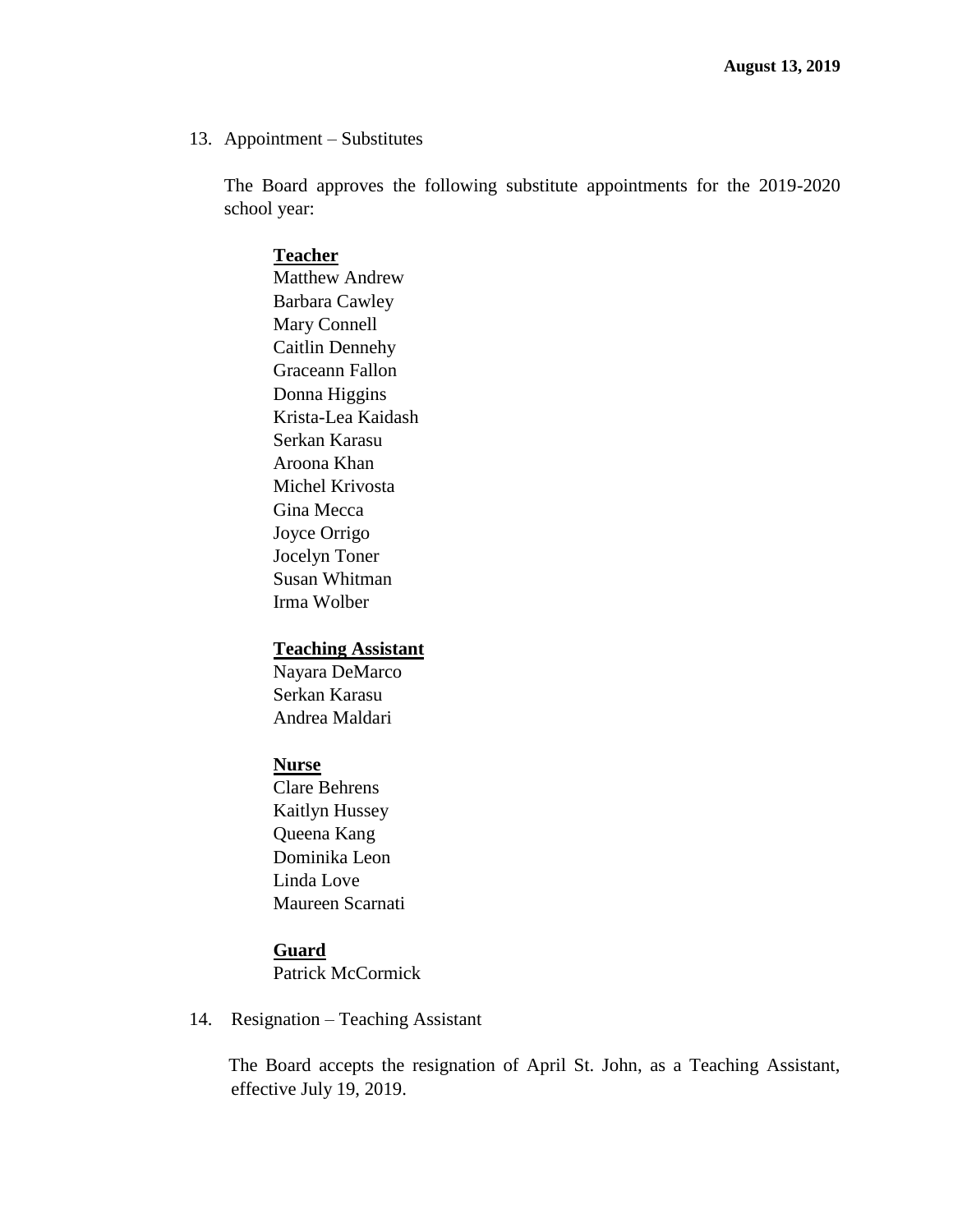15. Appointment – Teaching Assistant/Lifeguard

The Board approves the appointment of Natalie Buck as a Teaching Assistant/Lifeguard, on a probationary basis, effective on or about August 28, 2019, in accordance with the negotiated agreement with the United Paraprofessionals' Association of Port Jefferson.

16. Resignation – High School Principal

The Board accepts the resignation of Christine Austen, as the High School Principal, effective August 31, 2019.

17. Memorandum of Agreement – Port Jefferson Administrators' Association

The Board approves a certain Memorandum of Agreement, dated August 13, 2019, between the negotiating representatives of the Port Jefferson Administrator's Association and the Port Jefferson Union Free School District; and authorizes the Superintendent of Schools and/or the Board President to execute a new Collective Bargaining Agreement incorporating the terms of said agreement.

18. Memorandum of Agreement – United Paraprofessionals Assoc. of Port Jefferson

The Board approves a certain Memorandum of Agreement, dated August 13, 2019, between the negotiating representatives of the United Paraprofessionals Association of Port Jefferson and the Port Jefferson Union Free School District; and authorizes the Superintendent of Schools and/or the Board President to execute a new Collective Bargaining Agreement incorporating the terms of said agreement.

# **B. Finance**

1. Financial Reports

The Board approves the following financial reports: Fund Balance Projection New Budget Transfers

2. Internal Controls Reports

The Board accepts the Internal Controls Reports, dated June 2019, of the district's internal auditors, Nawrocki Smith LLP, pertaining to Student Data; and further, the Deputy Superintendent is authorized to submit the corrective action plan to the New York State Comptroller's Office.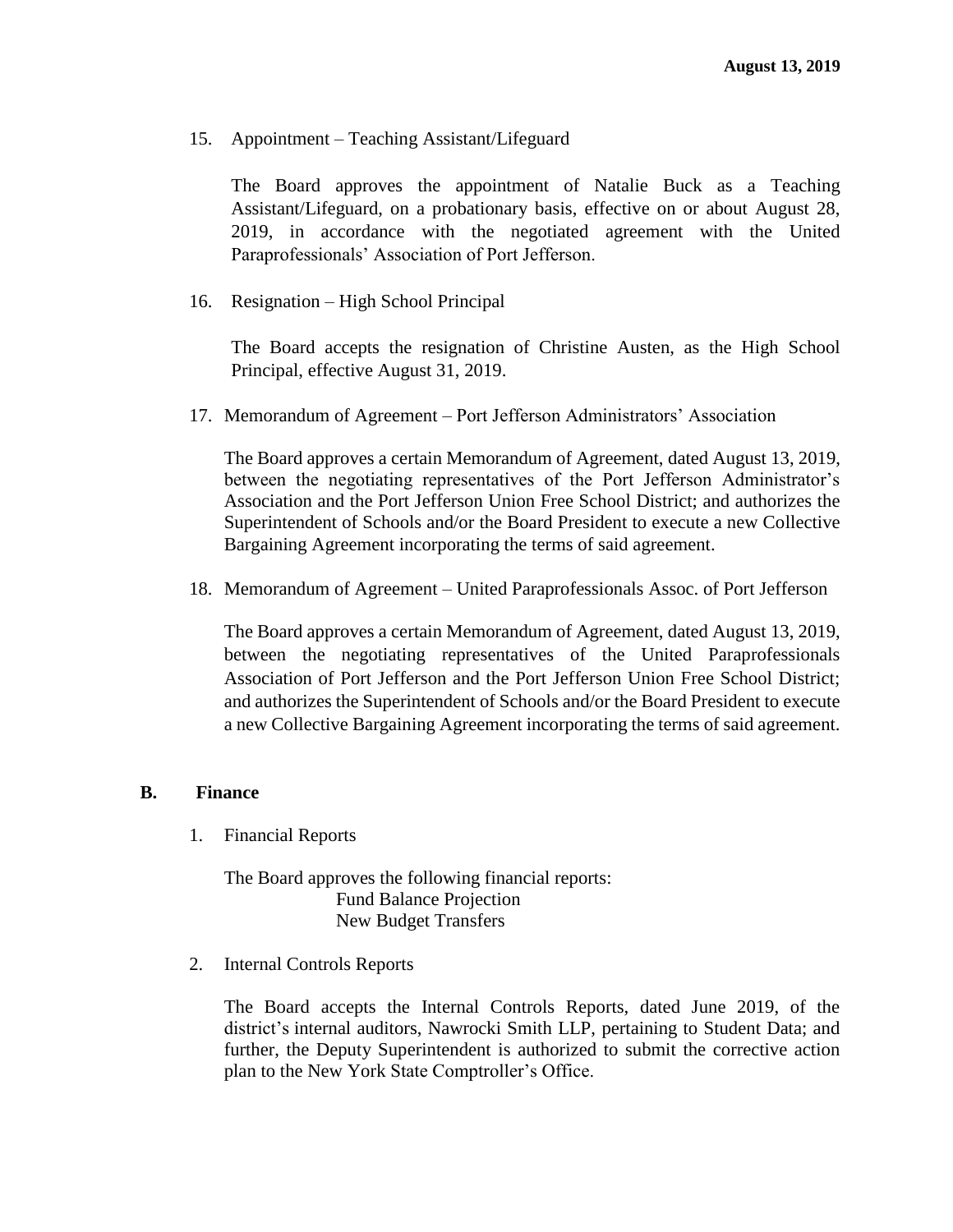3. NYSSBA Membership

The Board approves renewal of membership to the New York State School Boards Association, at a cost of approximately \$15,000.00, for the 2019-2020 school year.

4. Donation

The Board gratefully accepts the donation from the Port Jefferson Royal Educational Foundation to the Port Jefferson School District in the amount of \$3,214.92.

5. Residency Investigator

The Board approves the appointment of Clifford S. Trotter Associates, Inc., as the district's student residency investigator for the 2019-2020 school year, with the option to renew on a yearly basis.

6. Donation

The Board gratefully accepts the donation from  $2018/2019$  5<sup>th</sup> Grade Committee in the amount of \$983.86 for the purpose of purchasing the Elkay Water Cooler with Bottle Filling Station for use at the Edna Louise Elementary School.

7. School Lunch Prices

The Board approves the lunch prices for the 2019-20 school year at the following rates:

| <b>Elementary School Lunch:</b> | \$3.10 |
|---------------------------------|--------|
| Secondary School Lunch:         | \$3.35 |
| <b>Elementary Milk:</b>         | \$.60  |
| <b>Secondary Milk:</b>          | \$.60  |
| <b>Adult School Lunch:</b>      | \$5.00 |

8. Free and Reduced Price Meals

The Board approves the Free and Reduced Price Meal Policy Statement, including the Family Income Eligibility Criteria, for the 2019-2020 school year.

9. Tax Shelter Annuity

The Board approves the following tax shelter annuity companies for the 2019- 2020 school year:

Ameriprise Financial Services, Inc. Aspire Financial Services, LLC AXA Equitable Life Insurance Company Employee Benefit Account (Legend)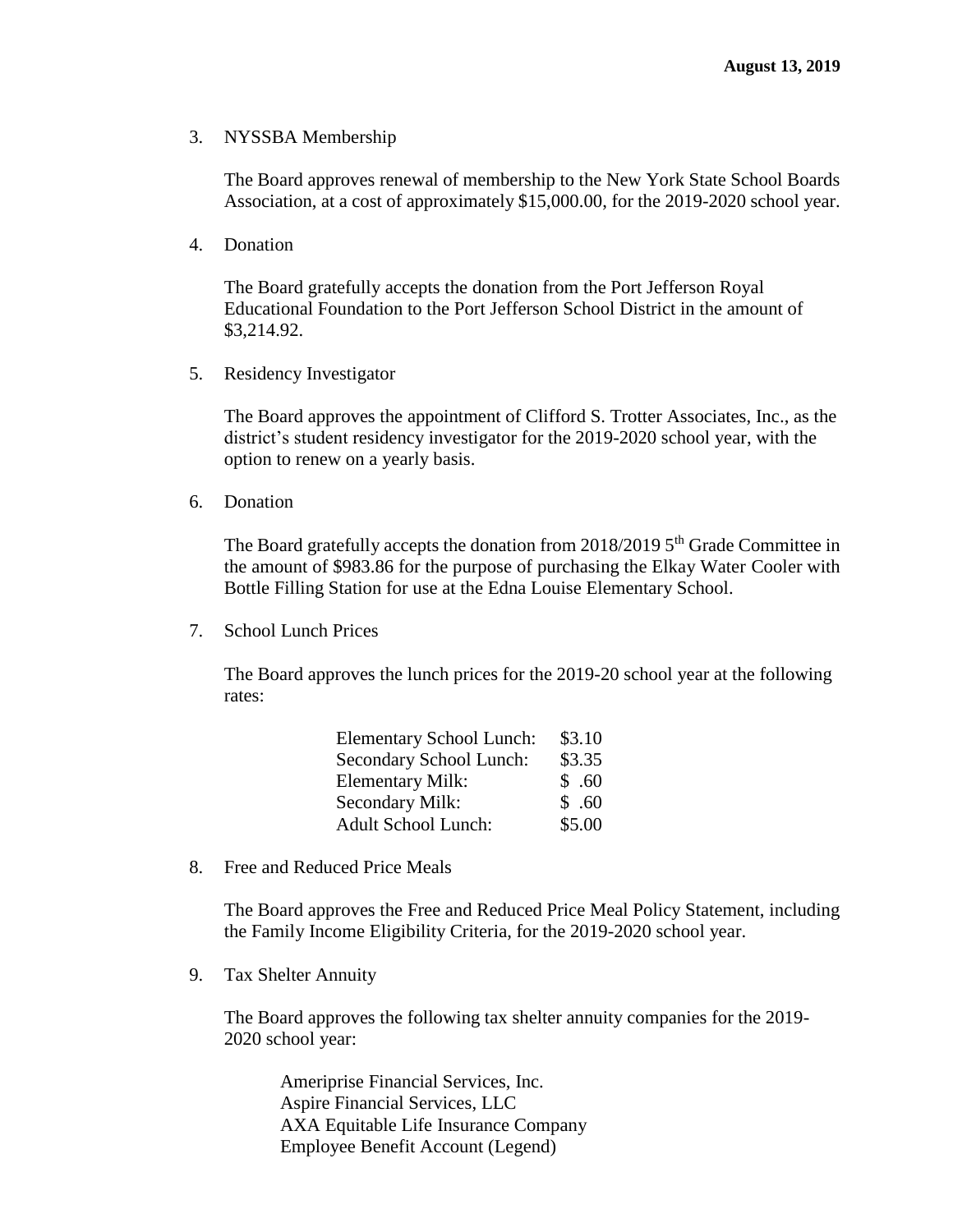GWN Marketing/Employee Deposit Account ING National Trust – Voya Financial MetLife Mutual, Inc. Oppenheimer Shared Holder Services

10. Contract – Special Education Services

The Board approves the Special Education Services Contract for Non-Resident Students parentally placed in private school between Middle Country Central School District (District of Residence) and the Port Jefferson School District (District of Location), for students that received special education services in the 2018-2019 school year, and further, authorizes the Board President to execute said contract.

11. Interscholastic Competitions

The Board approves the attendance of qualifying teams/individuals at the following Interscholastic Competitions, held outside the Long Island area, for the 2019-2020 school year:

Boys and Girls Cross Country/Track Rhode Island Cross Country Inv., Brown University Penn Relays at University of Pennsylvania, PA Eddy Games, Schenectady, NY Track and Field Championships at Greensboro, North Carolina Walt Disney World Cross Country Classic, FL Plattsburgh Pre State Meet, Plattsburgh NY

Wrestling Eastern State, Sullivan County, NY New Rochelle Tournament, NJ War at the Shore, NJ High School Nationals, VA

12. Middle School Co-Curricular Club

The Board approves the creation and implementation of the Fishing Club at the Middle School.

# **C. Facilities & Operations**

#### **D. Education**

1. Committees on Special Education

The Board accepts the recommendations of the Committees on Special Education for the following meetings: June 5, 2019 and July 3, 15, 2019.